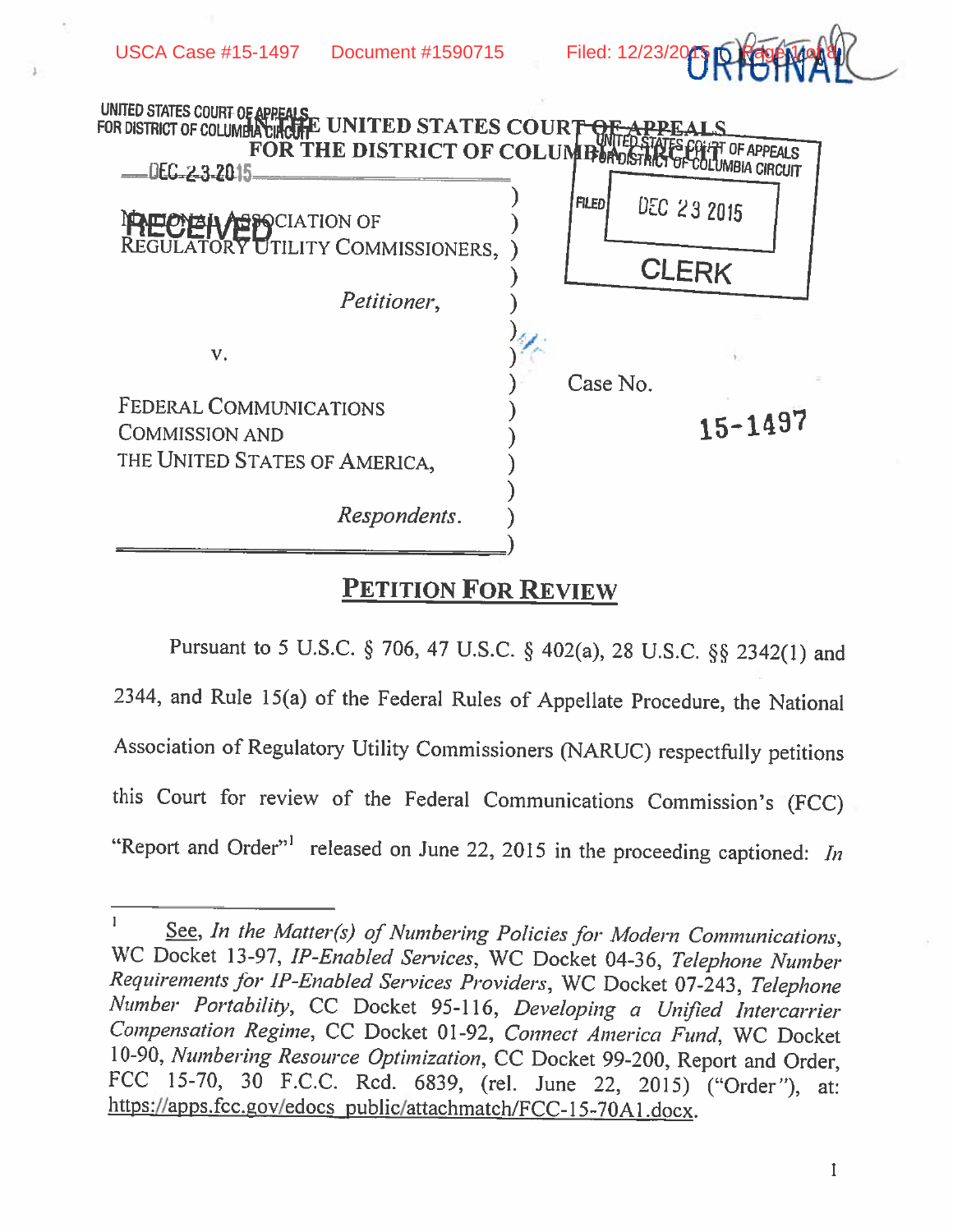Ĩ.

the Matter(s) of Numbering Policies for Modern Communications, IF-Enabled Services, Telephone Number Requirements for IP-Enabled Services Providers, WC Docket No. 07-243, Telephone Number Portability, Developing <sup>a</sup> Unified Intercarrier Compensation Regime, Connect America Fund, Numbering Resource Optimization, WC Docket No. 13-97, WC Docket No. 04-36, CC Docket No. 95- 116, CC Docket No. 01-92, WC Docket No. 10-90, and CC Docket No. 99-200; FCC 15-70 (rel. June 22, 2015) and published in the Federal Register on October 29,  $2015.<sup>2</sup>$ 

A copy of the Order is attached to this Petition.

The Order is a final order and may be appealed under 47 U.S.C. § 402(a).

The Commission is <sup>a</sup> proper respondent under Rule 15(a) of the Federal Rules of Appellate Procedure, and the United States of America is <sup>a</sup> proper respondent under <sup>28</sup> U.S.C. § 2344.

Venue is proper in this Court under <sup>28</sup> U.S.C. § 2343.

The Order was published on October 29, <sup>2015</sup> at <sup>80</sup> Federal Register 66454. This Petition has been filed within <sup>60</sup> days of issuance of the Order though more than <sup>10</sup> days after the agency noticed the decision.

 $\overline{2}$ Numbering Policies for Modern Communications, IP-Enabled Services, Telephone Number Requirements for IP-Enabled, Services Providers, Telephone Number Portability et al., <sup>80</sup> Federal Register <sup>66454</sup> (October 29, 2015), available online at: https://federalregister.gov/a/2015-20900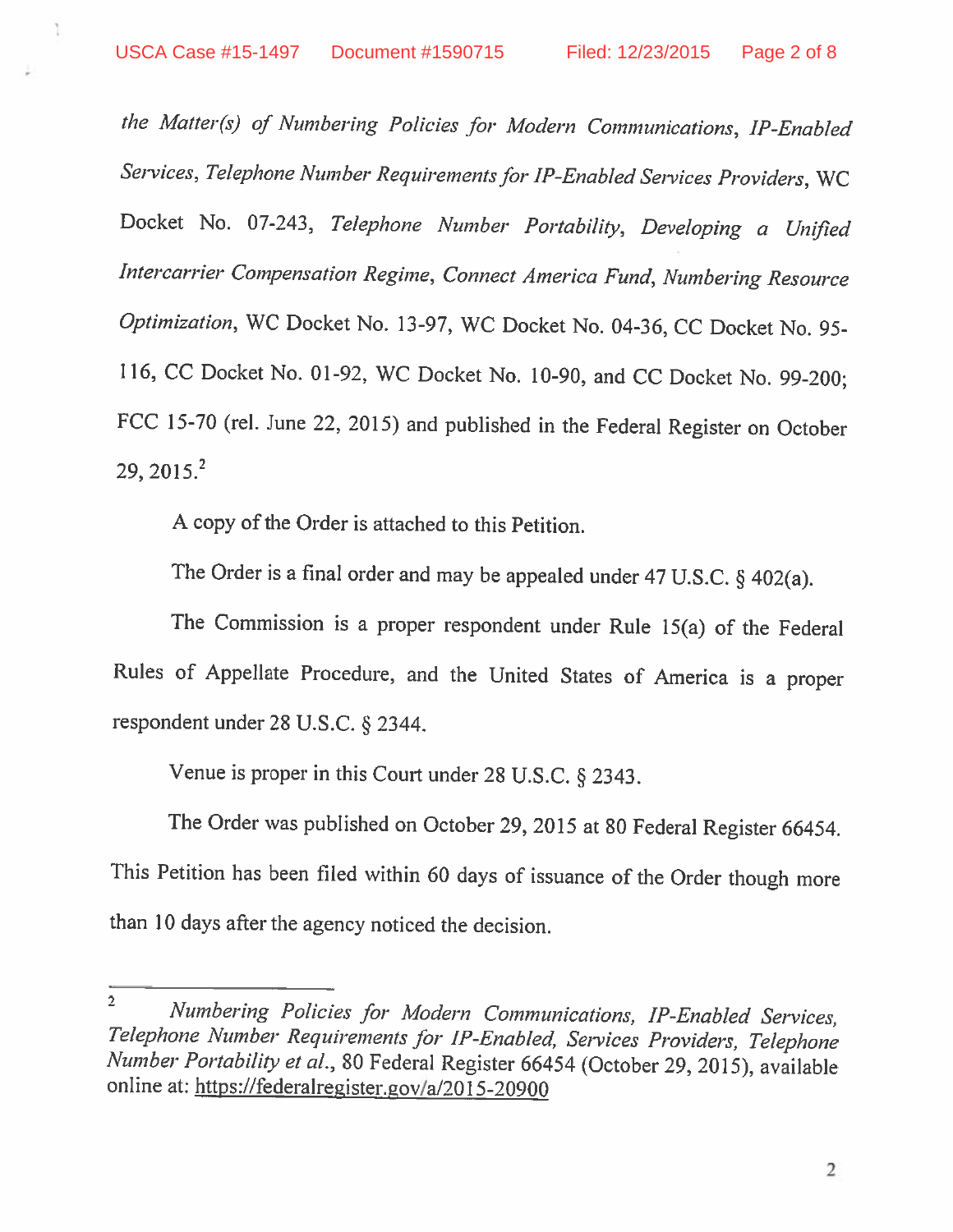In the Order, the FCC ignores the <sup>p</sup>lain text as well as the structure of the Telecommunications Act of <sup>1996</sup> by extending both the rights and obligations of telecommunications common carriers to unclassified service providers. By continually ignoring the requirements of the statute — deferring for more than <sup>10</sup> years the classification of Voice over Internet Protocol Services (VoIP) — the FCC has fomented <sup>a</sup> host of potentially unnecessary proceedings and litigation over the scope of NARUC's member State commissions both with respect to numbering conservation and <sup>a</sup> range of other issues.

For example, if VoIP services are in fact "telecommunications services," this entire series of proceeding and petitions which has lasted over <sup>a</sup> decade, was an enormous waste of taxpayer dollars. This is because telecommunications service providers already have direct access to numbering resources under the rules that predate the order on review. And, as the FCC acknowledges, in the order on review, the underlying service is potentially subject to NARUC's member State Commissions' oversight.<sup>3</sup>

 $\overline{\mathbf{3}}$ Order, at ¶4, mimeo at 3: "Section 52.15(g)(2)(i) of the Commission's rules limits access to telephone numbers to entities that demonstrate they are authorized to provide service in the area for which the numbers are being requested.[j The Commission has interpreted this rule as requiring evidence of either <sup>a</sup> state certificate of public convenience and necessity (CPCN) or <sup>a</sup> Commission license. As <sup>a</sup> practical matter, generally only telecommunications carriers are able to provide the proof of authorization required under our rules, and thus able to obtain numbers directly from the Numbering Administrators." (footnote omitted)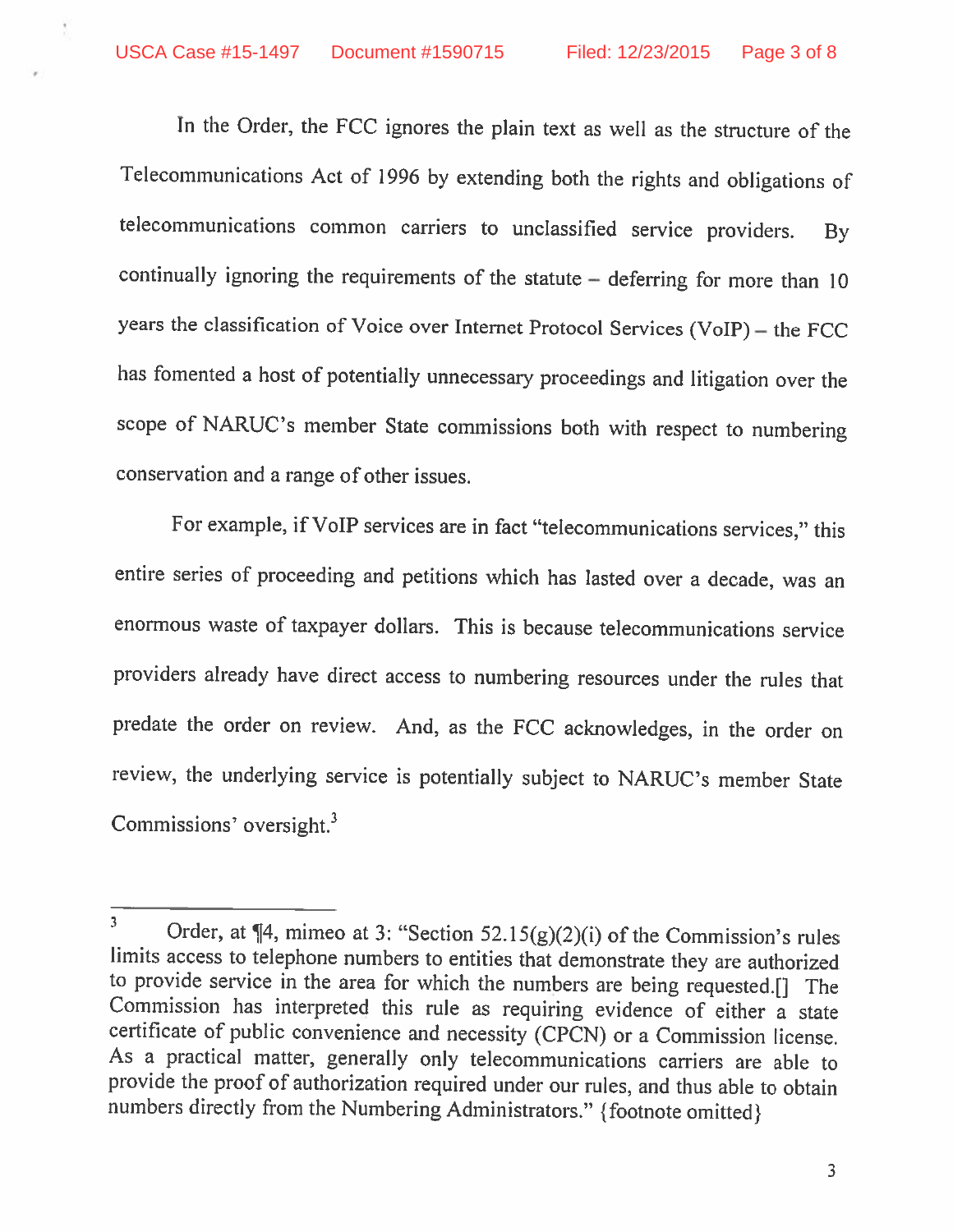Ű.

On the other hand, if the FCC is able to come up with any logical construction of the statute that could support classifying VoIP services as "information services," interested States could have long ago litigated the question of the impact of Congress' instructions in <sup>47</sup> U.S.C. §153(21) that even telecommunications carriers " ...can only be treated as <sup>a</sup> common carrier under this chapter only to the extent they are providing telecommunications services;" treatment that clearly includes mandatory requirements to pay the costs of number portability in <sup>47</sup> U.S.C. §251(e)(2) or being subject to duties to port imposed only on common carriers in 47 U.S.C. §251(b)(2). As NARUC and others pointed out below, the statute forecloses the approach the Commission adopts below.

NARUC represents the interests of State utility commissions that oversee the regulation of, inter alia, telecommunications services. In the single most preemptive provision of the Telecommunications Act of 1996, <sup>47</sup> U.S.C. §253 (1996), Congress permitted the FCC to preempt any State law that had the effect of prohibiting the provision of "any interstate or intrastate telecommunications services. Significantly, in the same section Congress specifically preserved State jurisdiction to impose "...requirements necessary to preserve and advance universal service, protect the public safety and welfare, ensure the continued quality of telecommunications services, and safeguard the rights of consumers." Id.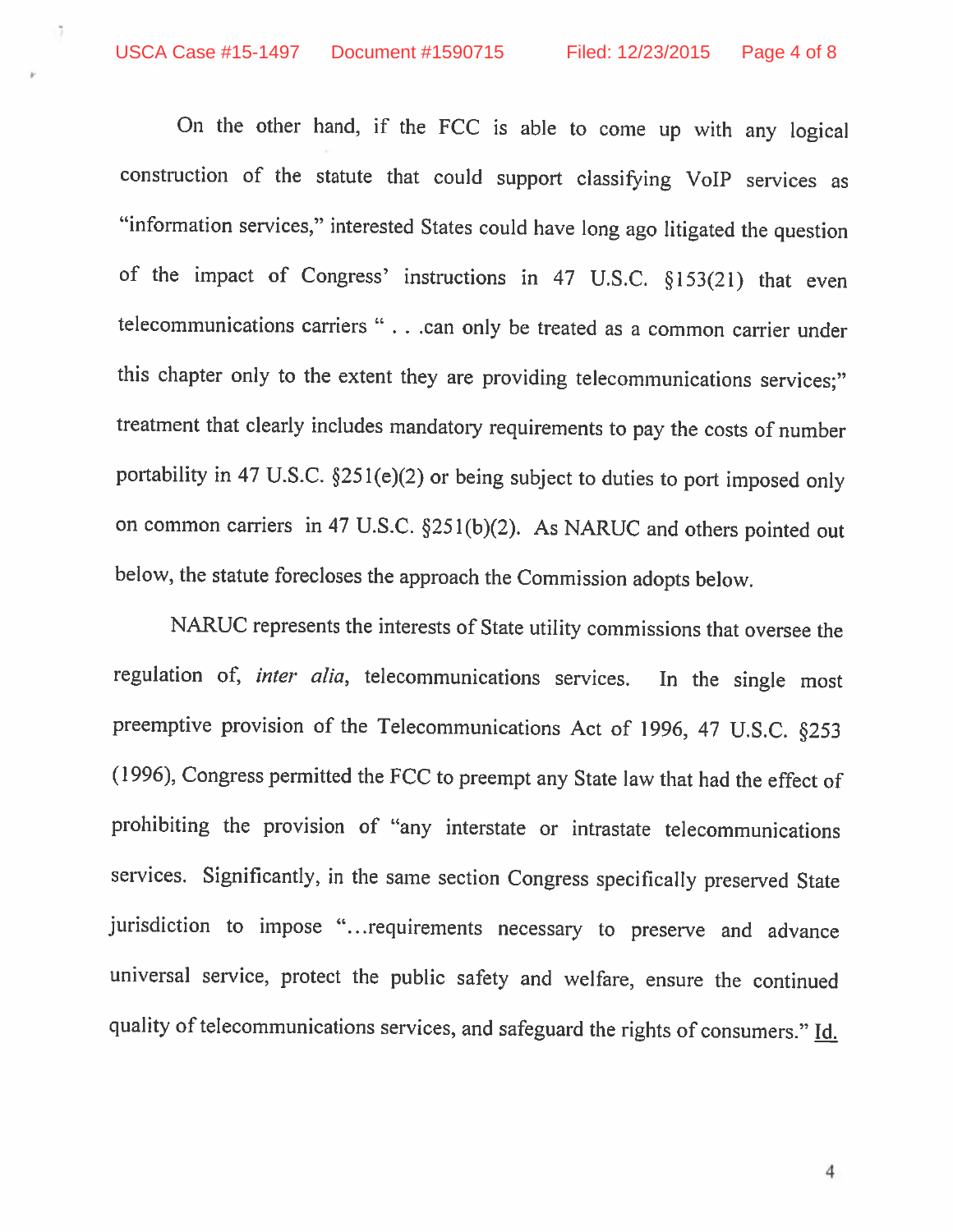ğ.

The FCC cannot use its statutory forbearance authority to eliminate this reservation of State authority so instead, across administrations and more than a decade of proceedings and court cases, it has steadfastly refused to classify VoIP services.

NARUC has been recognized both by Congress in several statutes<sup>4</sup> and consistently by Article III courts<sup>5</sup> as the proper entity to represent the collective interests of the State utility commissions. NARUC actively participated in the agency proceedings below, and lacking any classification of the underlying

<sup>&</sup>lt;sup>4</sup> See 47 U.S.C. § 410(c) (1971) (Congress designated NARUC to nominate members of Federal-State Joint Board to consider issues of concern to both the<br>Federal Communications Commission and State regulators with respect to universal service, separations, and related concerns; Cf. 47 U.S.C. § 254 (1996) (describing functions of the Joint Federal-State Board on Universal Service). Cf. NARUC, et al. v. ICC, 41 F.3d 721 (D.C. Cir 1994) (where th "... Carriers, to get the cards, applied to... (NARUC), an interstate umbrella organization that, as envisioned by Congress, <sup>p</sup>layed <sup>a</sup> role in drafting the regulations that the ICC issued to create the "bingo card" system.).

<sup>5</sup> See, e.g., United States v. Southern Motor Carrier Rate Conference, Inc., 467 F. Supp. 471 (N.D. Ga. 1979), aff'd 672 F.2d 469 (5th Cir. 1982), aff'd en banc on reh'g, 702 F.2d 532 (5th Cir. 1983), rev'd on other grounds, 471 U.S. 48 (1985) (The Supreme Court noted: "[t}he District Court permitted ...(NARUC), an organization composed of State agencies, to intervene as <sup>a</sup> defendant. Throughout this litigation, the NARUC has represented the interests of the Public Service Commissions of those States in which the defendant rate bureaus operate." 471 U.S. 52, n. 10. See also NARUC v. DOE, 851 F.2d 1424 (D.C. Cir. 1988); Indianapolis Power and Light Co. v. ICC, 587 F.2d 1098 (7th Cir. 1982); Washington Utilities and Transportation Commission v. FCC, 513 F.2d 1142 (9 Cir. 1976); NARUC v. Federal Energy Regulatory Commission, 475 F.3d 1277 (D.C. Cir. 2007); NARUC v. Federal Communications Commission, <sup>737</sup> F.2d <sup>1095</sup> (D.C. Cir. 1984), cert. denied, <sup>469</sup> U.S. <sup>1227</sup> (1985).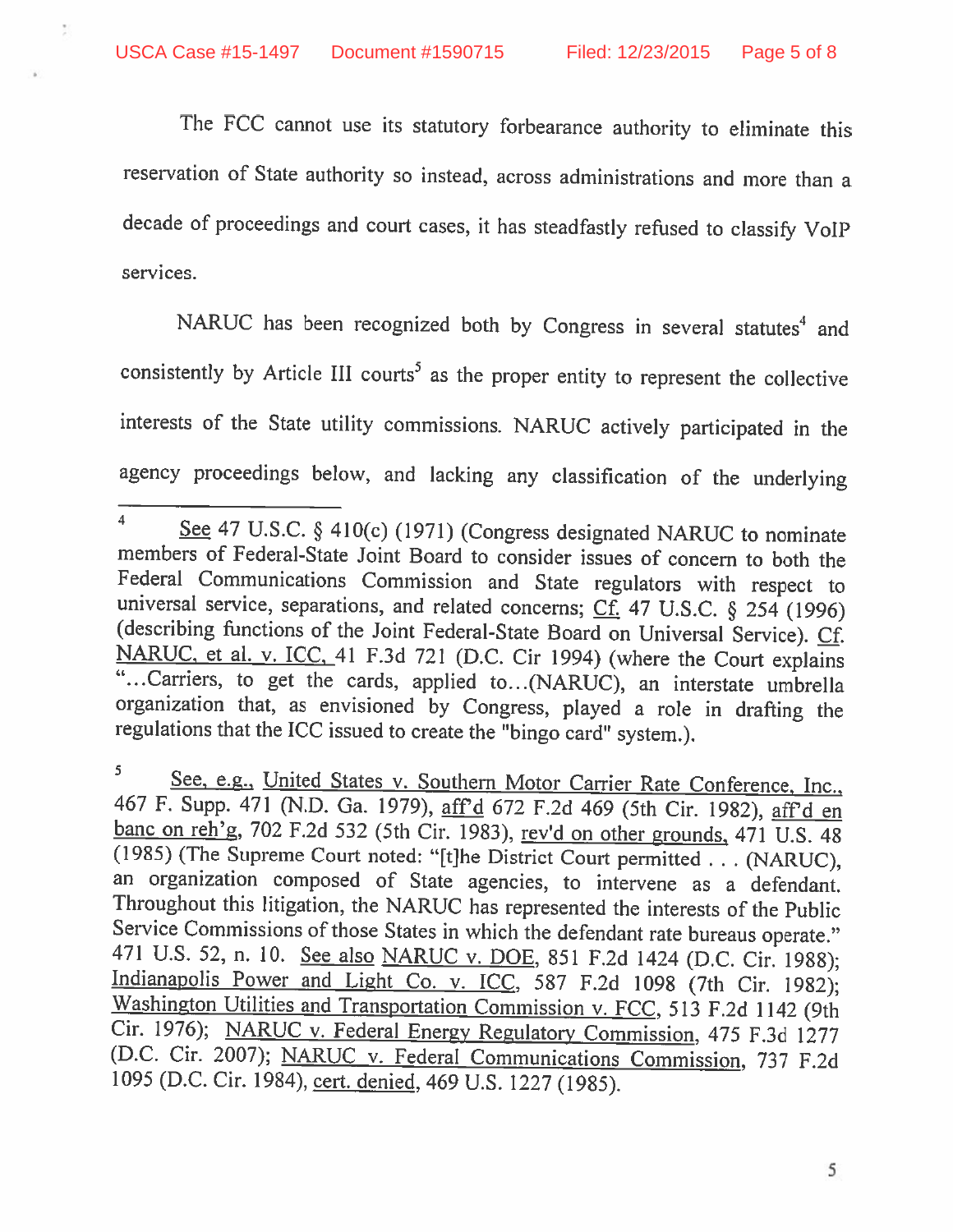services, the changes adopted in the Order will cause members of NARUC direct and concrete injury.

NARUC seeks an order and judgment that portions of the FCC order are arbitrary and capricious, <sup>5</sup> U.S.C. § 706(2)(A), beyond the FCC's jurisdiction, authority or power, <sup>5</sup> U.S.C. § 706(2)(C), an abuse of discretion, and otherwise not in accordance with law, <sup>5</sup> U.S.C. § 706(2)(A).

NARUC requests that portions of the order be vacated, set aside, modified, and/or enjoined, and the matter remanded with directions to the FCC, and that the Court provide such other relief as is just and proper.

Respectfully submitte James Bradford Kamsay **GENERAL COUMSEL** PHONE: 202.898.2207

ASSISTANT GENERAL COuNSEL (JMURPHY@NARUC.ORG) PHONE: 202-898-1350 JENNIFER MURPHY

NATIONAL ASSOCIATION OF REGULATORY UTILITY COMMISSIONERS 1101 VERMONT AVE., N.W., SUITE 200 WASHINGTON, D.C. 20005 (FAX) 202-384-1554

Dated: December 23, 2015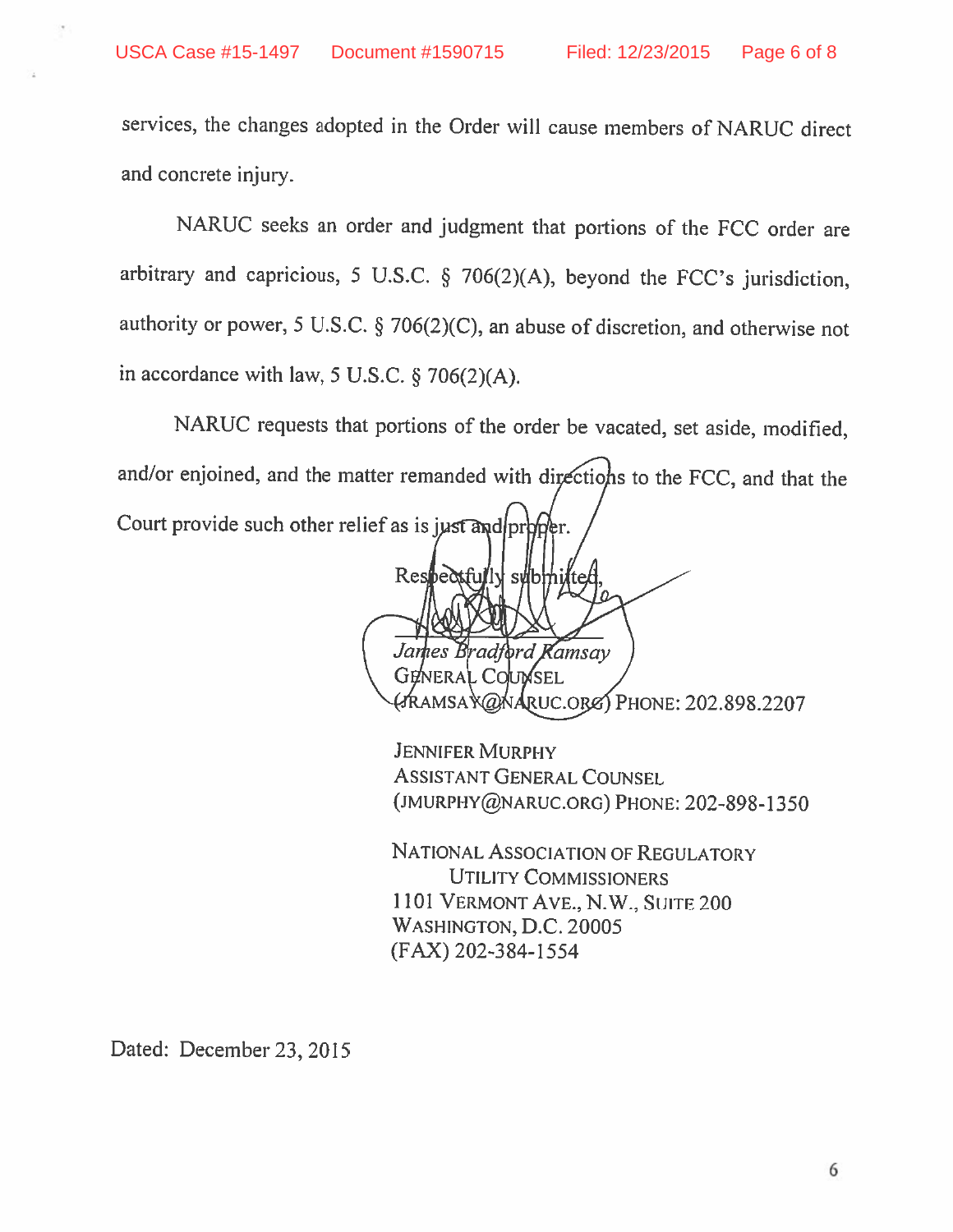## RULE 26.1 DIscLOsURE STATEMENT

Pursuant to Rule 26.1 of the Federal Rules of Appellate Procedure and Circuit Rule 26.1, the National Association of Regulatory Utility Commissioners (NARUC) respectfully submits this disclosure statement. NARUC is a quasigovernmental nonprofit organization founded in <sup>1889</sup> and incorporated in the District of Columbia. NARUC is <sup>a</sup> "trade association" as that term is defined in Rule 26.1(b). NARUC has no parent company. No publicly held company has any ownership interest in NARUC. NARUC represents those government officials in the fifty States, the District of Columbia, Puerto Rico, and the Virgin Islands, charged with the duty of regulating, *inter alia*, the regulated electric utilities within their respective borders.

Respectfully submitted James Bradford Ramtay ATIONAL ASSOCIATION OF REGULATORY 101 Vermont Ave., N.W., Suite 200 **GÉNERAL COUNSEL** UTILITY COMMISSIONERS WAsHINGTON, D.C. 20005

Dated: December 23, 2015